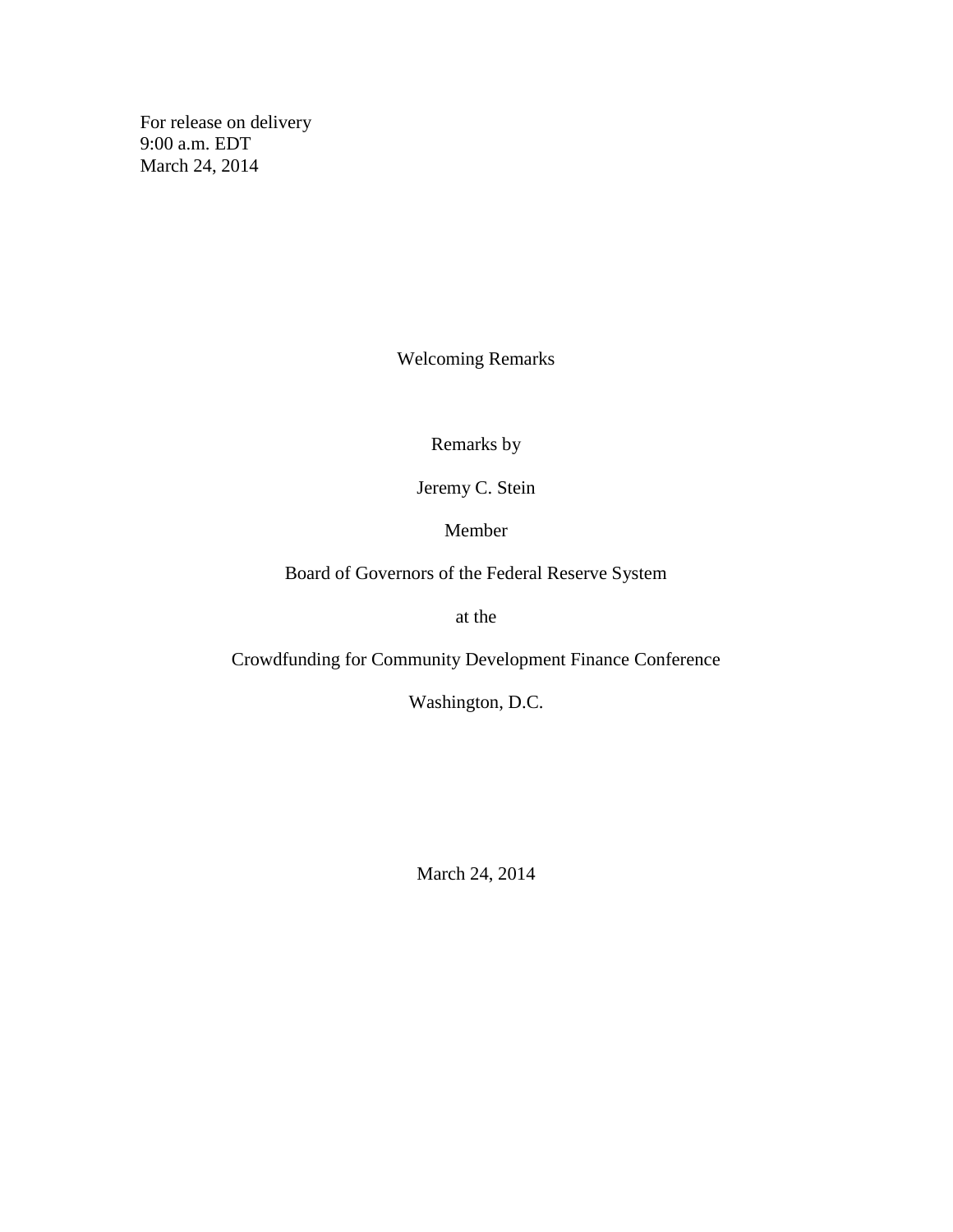Good morning. Let me start by welcoming everyone to the Federal Reserve. Today's topic of crowdfunding for community development finance is an important and topical one, and I want to thank you all for helping us think through the challenges and opportunities presented by this new technology as it relates to raising funds for local communities.

This gathering is particularly timely for two reasons. First, in many communities, traditional resources for community development are shrinking, and the field is actively seeking to identify new sources of funding. Second, the Securities and Exchange Commission recently released its proposed rule under the Jumpstart Our Business Startups--or JOBS--Act, which is likely to influence the environment for crowdfunding in general and for community development finance specifically.

To the extent that most people know about crowdfunding at all, they may associate it with tech startups or independent movie production, since the press coverage has often focused on examples in these areas. These stories typically describe the use, and often success, of crowdfunding, as aspiring inventors and artists are able to tap the Internet to raise the money that can help make their visions a reality. The question for today is whether this power of the crowd can be harnessed to support community development, a field that has not widely benefited from crowdfunding thus far. Indeed, when I say "power of the crowd," it is worth noting that while individual investment amounts may be small, the total amount of funds raised from this source can be large. Although we lack reliable data on the current size of crowdfunding, some sources indicate that it's a multibillion-dollar industry, with more than 1 million separate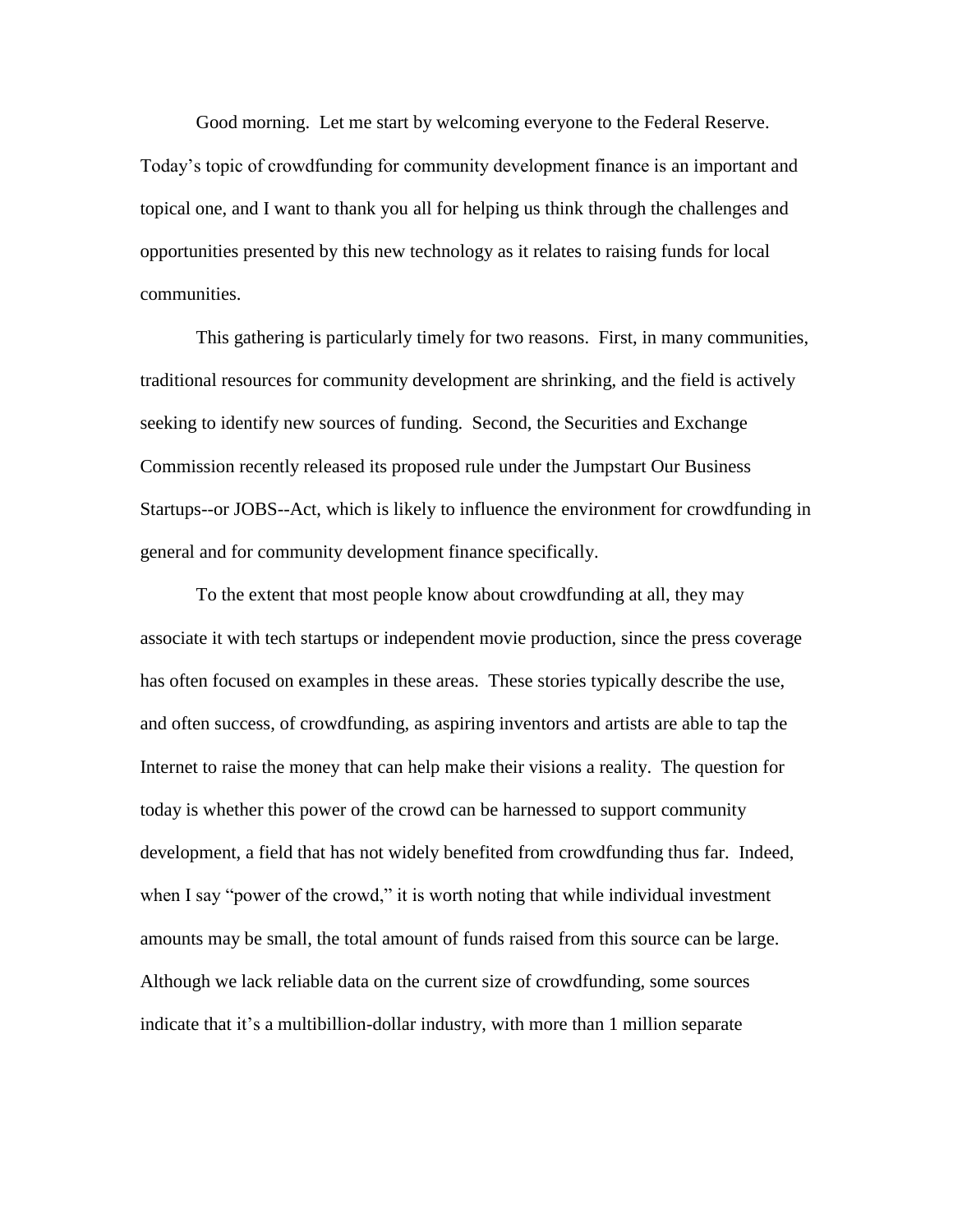offerings each year, and that the field is growing rapidly.<sup>1</sup>

While crowdfunding may not be as well known in the community development context, there are, in fact, existing models of crowdfunding for community development that we can learn from. I understand that several of these existing models will be discussed on a panel later this morning. One local example is Fundrise, an investment platform for commercial real estate that gives individuals the opportunity to invest directly in neighborhood businesses. Fundrise started on the H Street corridor here in D.C., and has completed 18 real estate deals totaling more than \$10 million. For example, this platform attracted 361 people to invest a total of \$350,000 toward the redevelopment of 906 H Street, N.E. Currently a vacant building, this property, which is located on the quickly revitalizing H Street corridor, now has the funding necessary to renovate the property and transform it into a restaurant or retail space.

A second example is Calvert Foundation's Community Investment Note. This is an interesting one because Calvert Foundation was essentially doing something akin to crowdfunding for community development before Internet platforms became available. As you may know, Calvert Foundation is a certified Community Development Financial Institution (CDFI) that was established in 1988 as a  $501(c)3$  when Calvert Investments found strong interest among its clients to invest directly in underserved communities. Since 1995, 13,000 people have invested in these notes, which provide a financial return while economically empowering communities.<sup>2</sup> According to Calvert Foundation, these 13,000 individual investments have collectively helped to create 430,000 jobs for lowincome individuals, built or rehabilitated 17,000 affordable homes, and financed close to

 $\overline{a}$ 

 $-2-$ 

<sup>&</sup>lt;sup>1</sup> Massolution, "2013CF: The Crowdfunding Industry Report," http://research.crowdsourcing.org/2013cfcrowdfunding-industry-report.

 $2$  Calvert Foundation, www.calvertfoundation.org/invest.